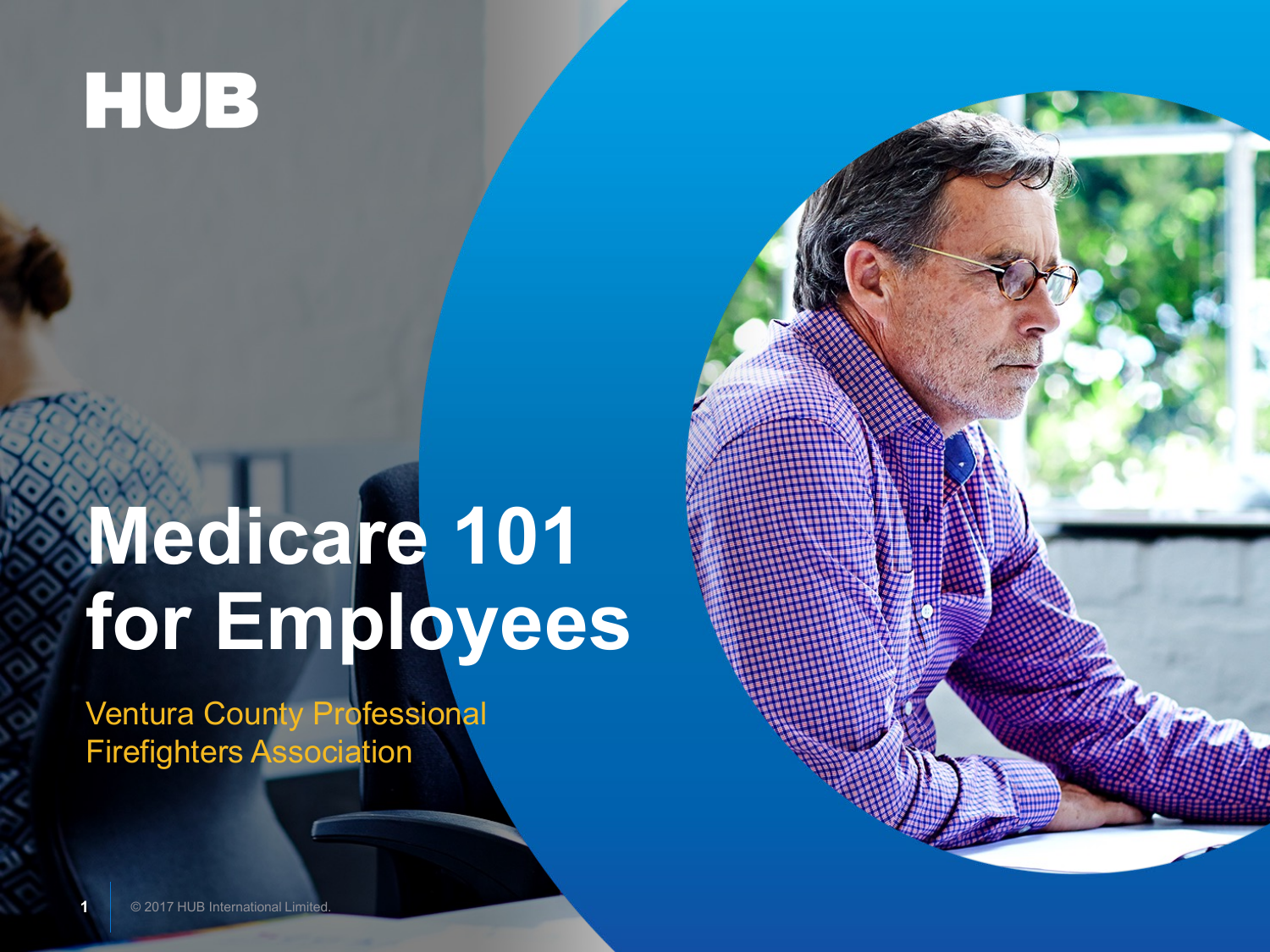#### **Disclaimer**



The material appearing in this presentation is for informational purposes only and should not be construed as advice of any kind, including, without limitation, legal, accounting, or investment advice. This information is not intended to create, and receipt does not constitute, a legal relationship, including, but not limited to, an accountant-client relationship.

Although this information may have been prepared by professionals, it should not be used as a substitute for professional services. If legal, accounting, investment, or other professional advice is required, the services of a professional should be sought.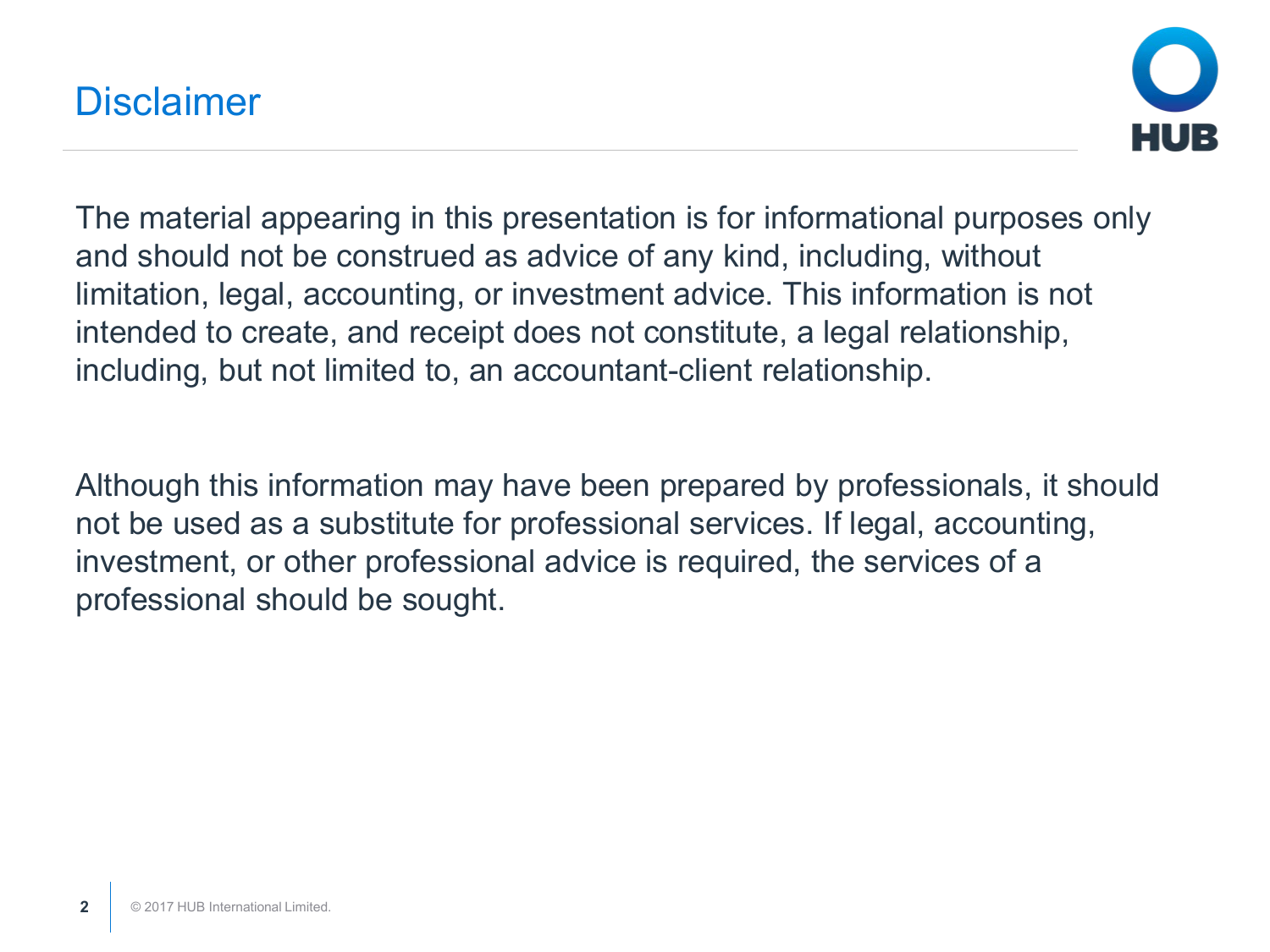



- Approaching Medicare eligibility can be a very confusing time for employees. They may be inundated with information and have questions about how Medicare relates to their current coverage.
- HUB International Medicare Practice has a team of experts specializing in finding simplified solutions for clients within a highly regulated and complex environment.
- Our extensive experience and personalized service enable us to assist clients with Medicare questions nationwide.
- We hope this presentation answers many of your Medicare-related questions.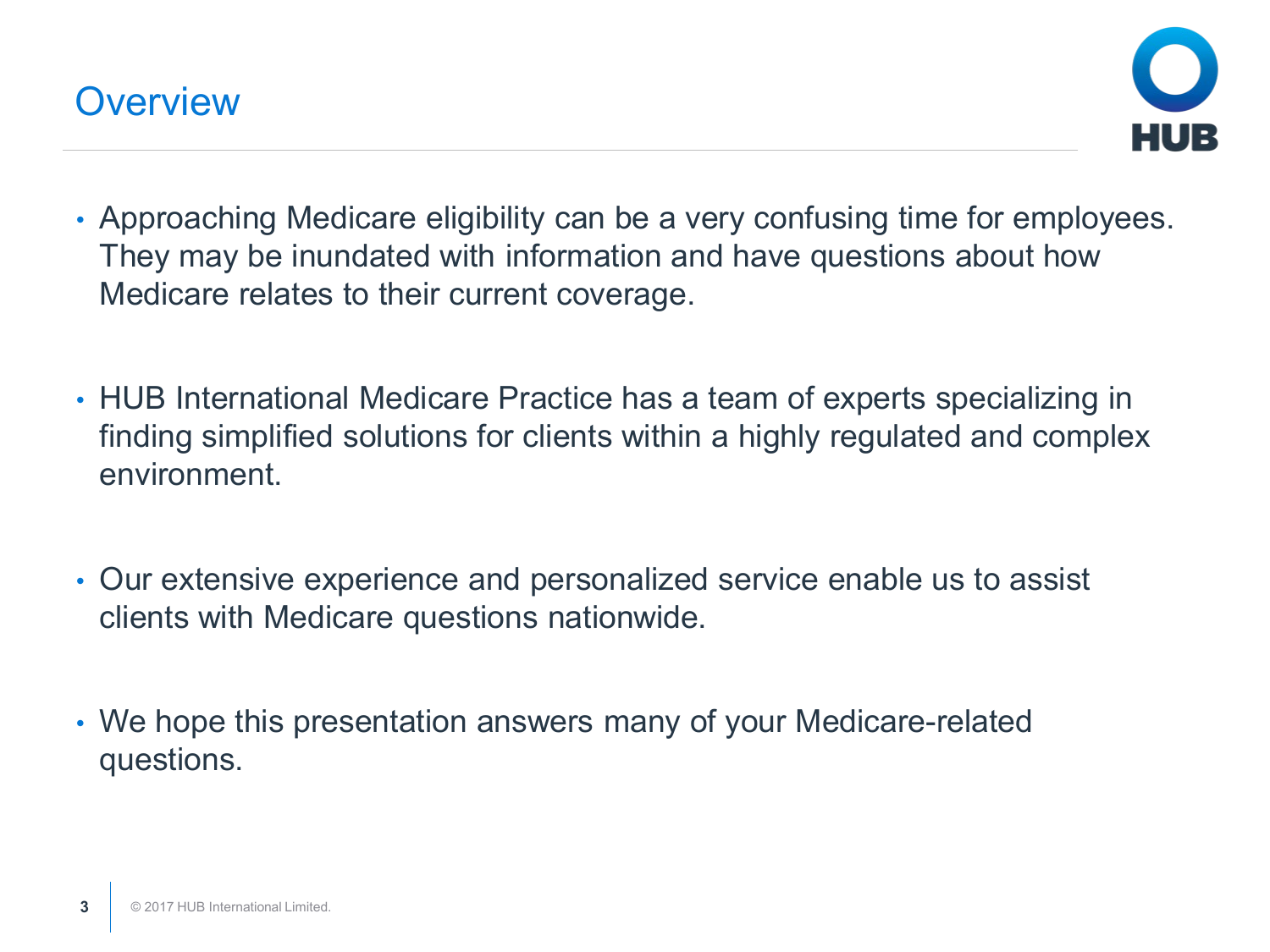#### Making Sense of Alphabet Soup



- **Medicare Part A:** Hospital coverage provided at no charge to qualifying beneficiaries
- **Medicare Part B:** Outpatient coverage with premium required. Premium is standardized but means tested based on the employee's income tax filing two years prior to enrollment
- **Medicare Part C:** Medicare Advantage plans administered by private insurance companies. Typically network-driven plans, with associated out-ofpocket expenses
- **Medicare Part D:** Prescription drug plans administered by private insurance companies
- **Medicare Supplements:** Standardized private insurance plans A-N, designed to supplement traditional Medicare Parts A and B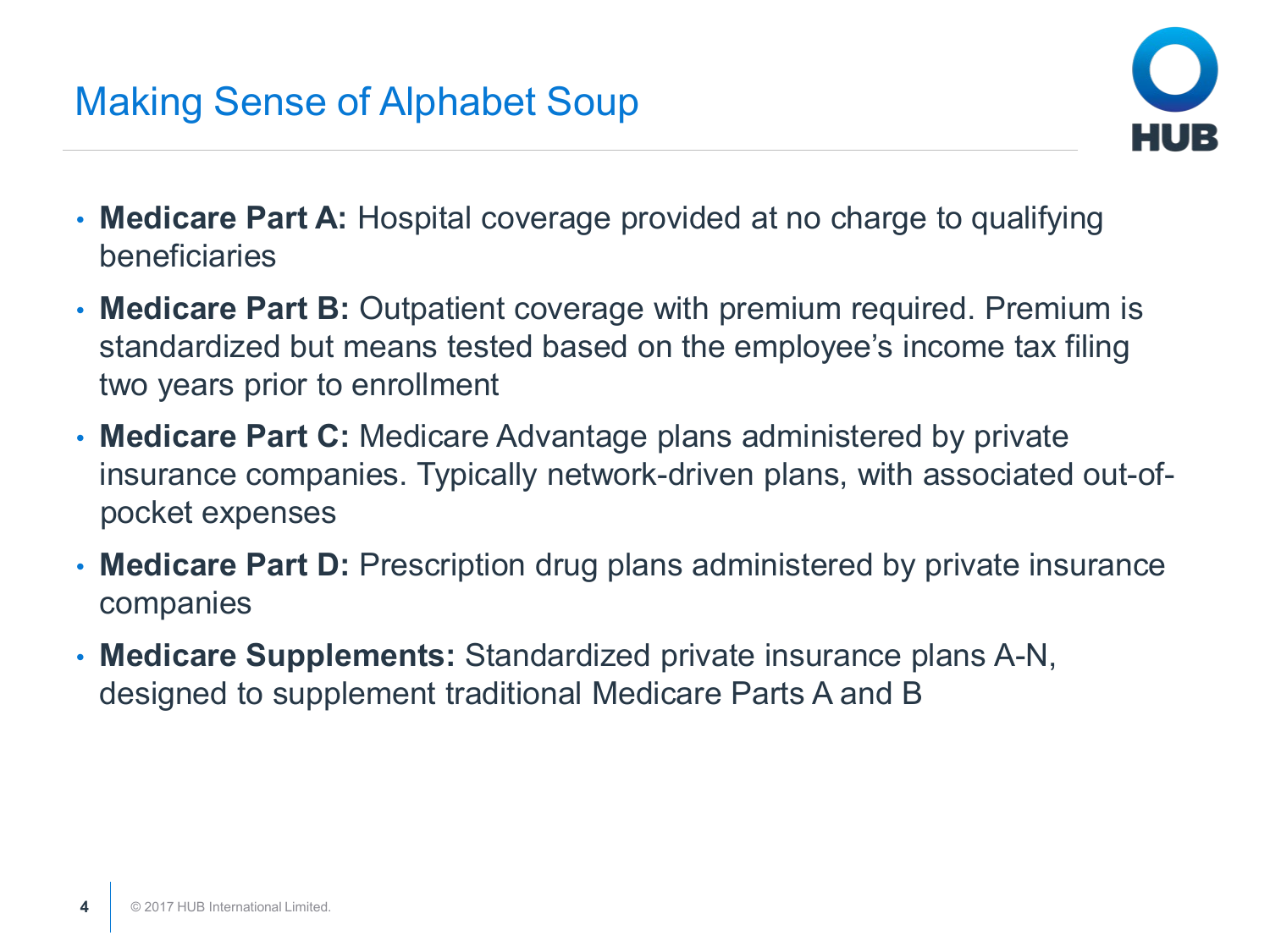

| <b>Employer</b><br>with                       | <b>Fewer than 20 Employees</b>                                                                                             | <b>More than 20 Employees</b>                                                                                                                         |
|-----------------------------------------------|----------------------------------------------------------------------------------------------------------------------------|-------------------------------------------------------------------------------------------------------------------------------------------------------|
| <b>Primary</b><br><b>Payer</b>                | <b>Typically Medicare</b>                                                                                                  | <b>Employer Plan</b>                                                                                                                                  |
| <b>Secondary</b><br>payer                     | <b>Employer Plan</b>                                                                                                       | <b>Medicare</b>                                                                                                                                       |
| <b>Suggestions</b><br>for<br><b>Employees</b> | Compare employer plan to<br>enrolling in Medicare Parts A,<br><b>B</b> and Medicare Advantage of<br><b>Supplement Plan</b> | Keep creditable employer plan<br>and enroll in Medicare Part A<br>only, unless on a HDHP, when<br>enrollment in neither A or B<br>may be advantageous |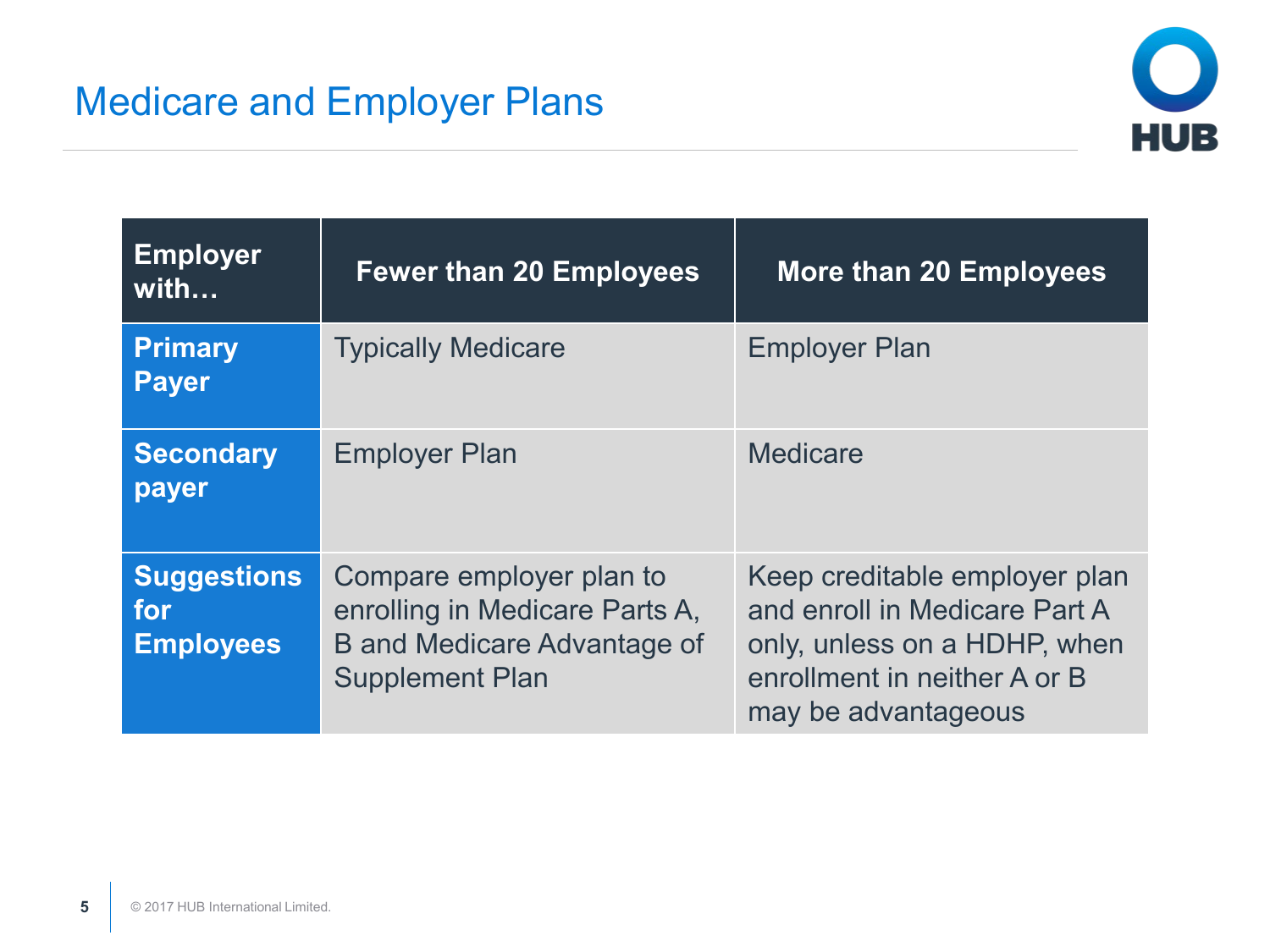

How do I avoid federal penalties if I do not enroll in Medicare when first eligible and remain on my employer's plan?

• You can usually avoid penalties if your employer has more than 20 employees and you are enrolled in creditable medical and prescription drug coverage.

If my employer has more than 20 employees and I remain on the employer's plan, when can I enroll in Medicare Part B and a Medicare plan?

• Voluntary or involuntary disenrollment from a qualified employer health plan creates a Special Election Period, allowing you to enroll in Part B of Medicare and an Advantage or Supplement plan without having to answer any medical questions.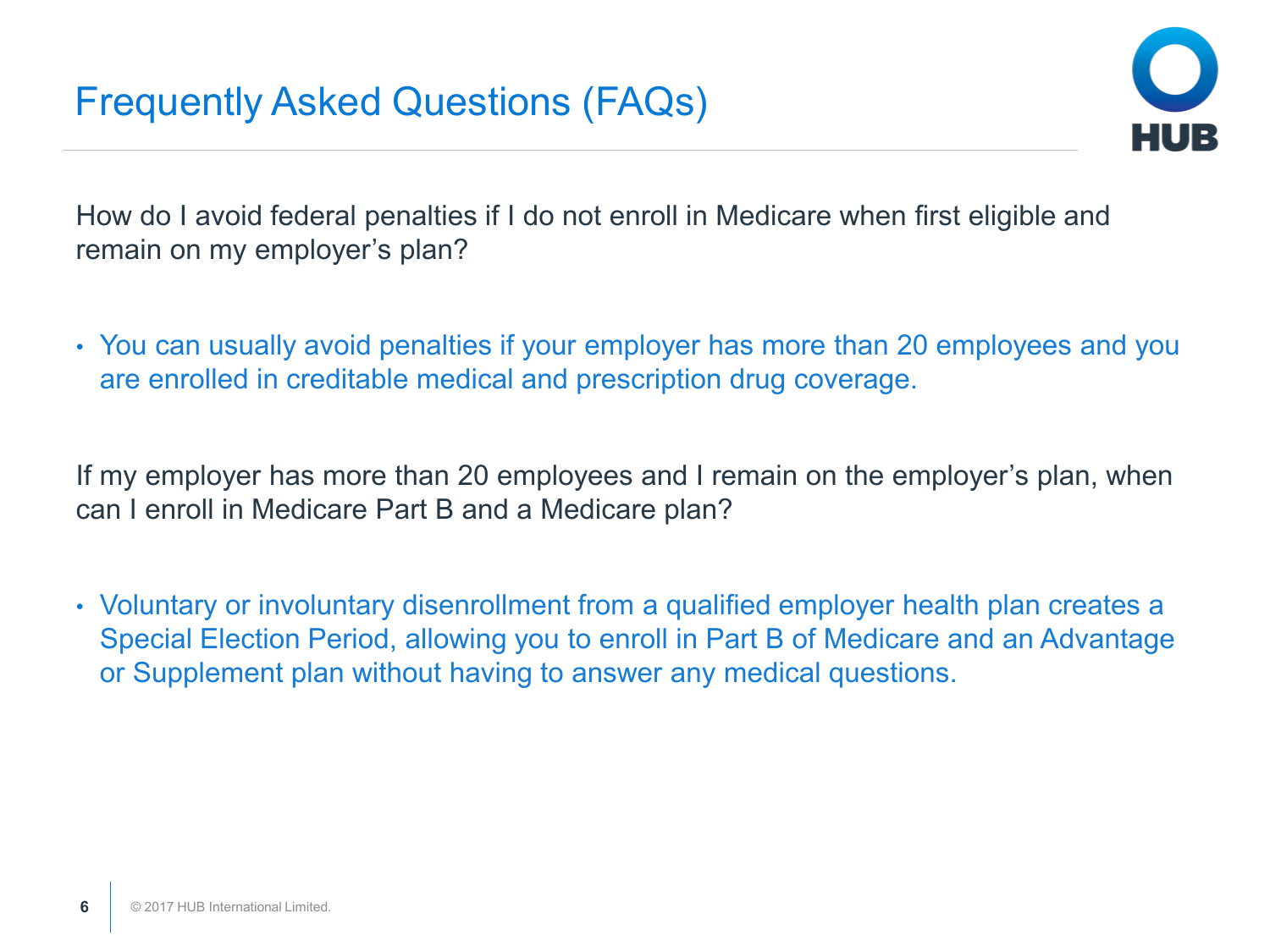

What is the difference between Medicare Supplements and Medicare Advantage?

- Medicare Supplements provide coverage for deductibles and coinsurance not covered by Medicare Plans A and B. These plans should be accompanied by Part D prescription programs.
- Medicare Advantage plans are administered by a private insurance company rather than traditional Medicare. Many Medicare Advantage plans also include Part D prescription coverage.

Which providers will I be able to utilize when on Medicare and a Medicare Plan?

• With traditional Medicare and Supplement plans, you can see any doctor or hospital that accepts Medicare nationwide. With Advantage plans, the network is determined by the insurance company and plan design.